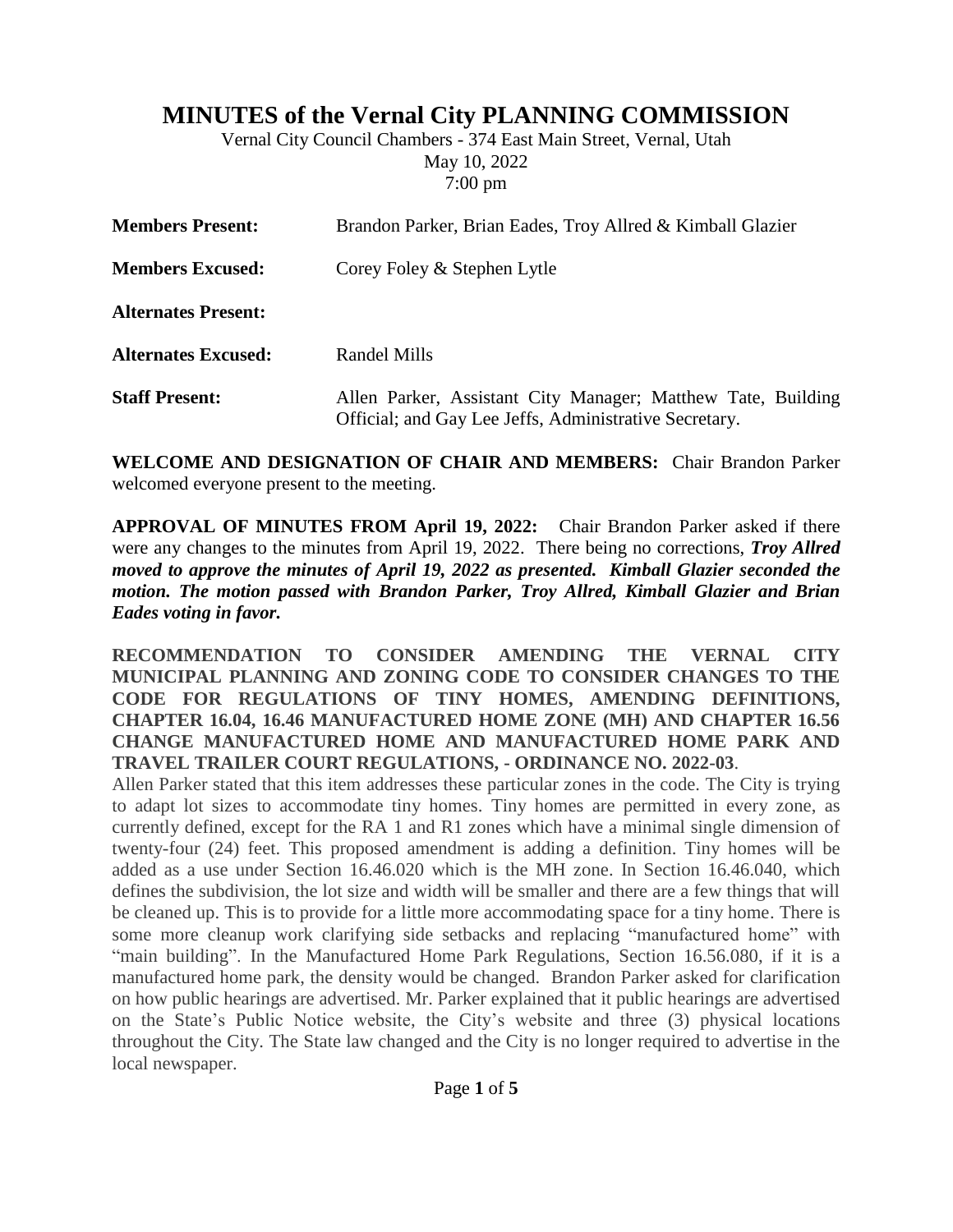Brandon Parker opened the public hearing to receive comment from the public. There being no public comment, Brandon Parker closed the public hearing.

Kimball Glazier asked if a tiny home would need a permanent foundation. Matt Tate explained that with any habitable space, a foundation is required. There is no way to be exempt from that code.

*Brian Eades moved to forward a positive recommendation to the City Council to amend the Vernal City Municipal Planning and Zoning Code to consider changes to the Code for regulations of Tiny Homes, amending definitions, Chapter 16.04, 16.46 Manufactured Home Zone (MH) and Chapter 16.56 change Manufactured Home and Manufactured Home Park and Travel Trailer Court regulations, - Ordinance No. 2022-03. Troy Allred seconded the motion. The motion passed with Brandon Parker, Troy Allred, Brian Eades and Kimball Glazier voting in favor.*

#### **RECOMMENDATION TO CONSIDER AMENDING THE VERNAL CITY MUNICIPAL PLANNING AND ZONING CODE TO CONSIDER CHANGES TO THE CODE TO PROVIDE A BETTER TRANSITION BETWEEN ZONES. PROPOSED AMENDMENTS TO CHAPTER 16.42 – R-3 RESIDENTIAL ZONE AND CHAPTER 16.44 R-4 RESIDENTIAL ZONE - ORDINANCE NO. 2022-04.**

Allen Parker stated that the R-1, R-2, R-3 and R-4 zones have different designations that reflect different densities. The R-1 zone is the low density zone that allows single family homes. The R-2 zone allows a duplex and is a little higher density. The R-3 zone allows a four-plex and is an even higher density. The R-4 is the highest density zone and allows things like apartment complexes and condo complexes. The City would like to scale a little bit better between the R-1 and the R-2 zones, the R-3 and the R-4 zones so that the density from zone to zone and the amount of lot space, width and setbacks scale down commensurate with the intended densities that are reflected in each zone. In Section 16.42.040, which references the R-3 zone, reduces the square footage of a lot. Section 16.42.050 addresses the minimum widths. In Section 16.44.040, which addresses the R-4 zone, reduces the square footage of a lot. Section 16.44.050 addresses the minimum widths. This is an adjustment that will facilitate the development within the City that is being proposed right now in a way that appropriately adjusts from zone to zone.

## Brandon Parker opened the public hearing to receive comment from the public. There being no public comment, Brandon Parker closed the public hearing.

Kimball Glazier asked if Mr. Parker used any other jurisdiction as a template for these changes. Mr. Parker answered that he did not use any other jurisdiction as a template for the changes. Mr. Parker explained that the City is looking at the direction of different concepts that have been discussed by the City and what way those concepts may go and what results that may have with that kind of building and what that kind of density would be accomplished. There are not enough options being presented as far as the progression through the zones. The City is trying to adjust it so there is a smoother transition without significantly changing how the City is laid out, designed and built.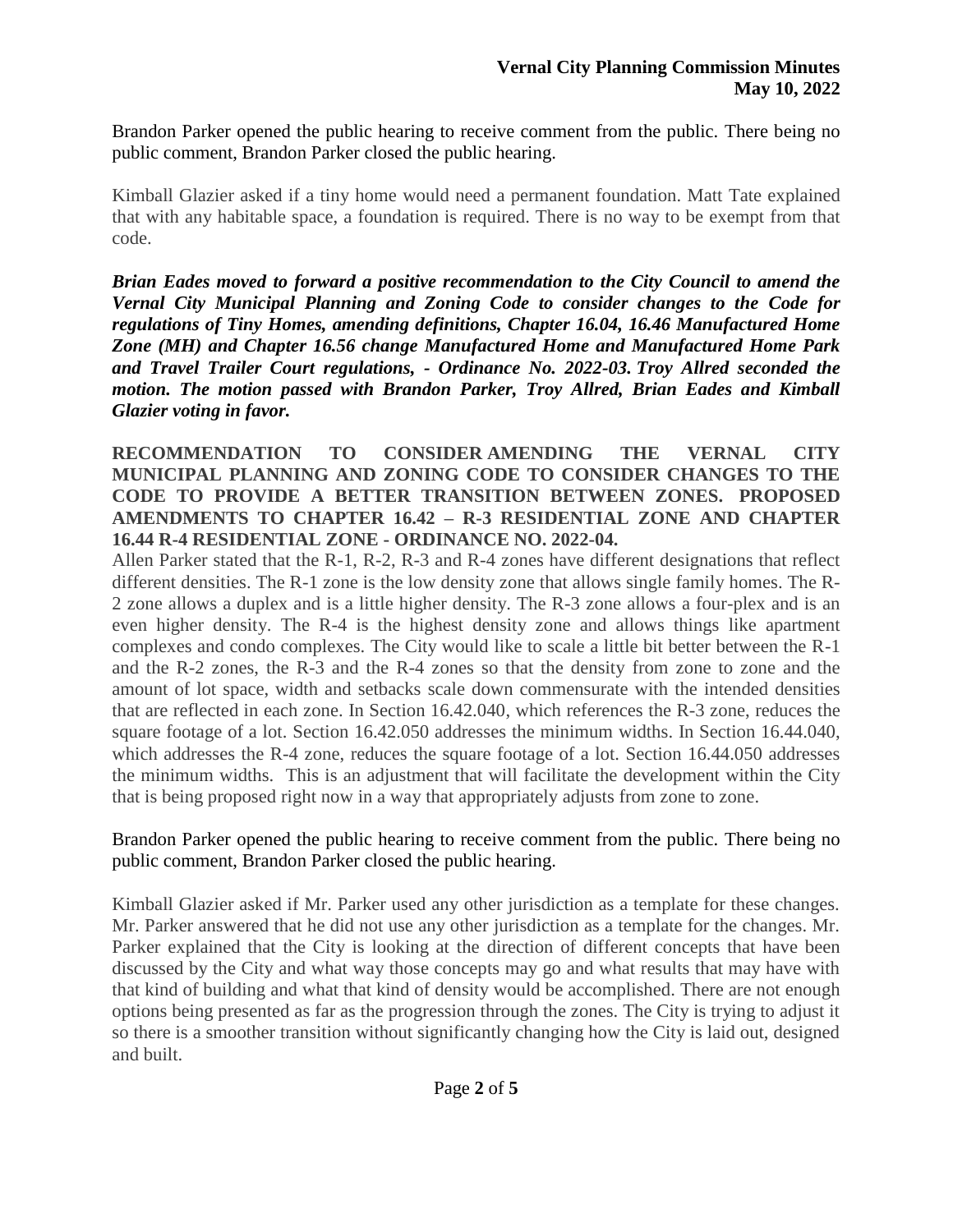*Troy Allred moved to forward a positive recommendation to the City Council to amend the Vernal City Municipal Planning and Zoning Code to consider changes to the Code to provide a better transition between zones. Proposed amendments to Chapter 16.42 – R-3 Residential Zone and Chapter 16.44 R-4 Residential Zone - Ordinance No. 2022-04. Brian Eades seconded the motion. The motion passed with Brandon Parker, Troy Allred, Brian Eades and Kimball Glazier voting in favor.*

#### **RECOMMENDATION TO CONSIDER AMENDING THE VERNAL CITY MUNICIPAL PLANNING AND ZONING CODE TO CONSIDER CHANGES TO HOUSEHOLD PETS IN CHAPTERS 16.20 – SPECIFIC USE REGULATIONS, CHAPTER 16.45 – MIXED USE ZONE AND CHAPTER 16.48 – C-2 AND CC-1 PLANNED COMMERCIAL ZONES, ORDINANCE NO. 2022-05**

Allen Parker reminded the commission that this item had a public hearing at a previous meeting and was tabled for discussion. A public hearing was also conducted before the City Council and was also tabled due to no recommendation from the Planning Commission. The first change is to capitalize the word "Vietnamese" in the first paragraph. The second change is on the last portion of the ordinance under Sections 16.45 and 16.48 where portions of the code will be removed. Section 16.45 is a Mixed Use zone and Section 16.48 is the CC-1 zone within the City. Both zones are focused intently on commercial and high density activity. One of the regulations the City adopted a few months ago specified that if you lived in one of these commercial zones and you were in a residence that was not a grandfathered type single family residence and you had a household pet, that pet had to be an indoor pet. In looking at this ordinance, perhaps it was not being accommodating to people who actually had some outdoor space and still lived in an apartment. The proposed change addresses the CC-1 zone but also addresses all the other commercial zones and the MX zone. Section 16.20 is the City's Specific Use Regulations section which specifies that household pets may be kept within those zones and adds a condition. Rather than specifying that they have to be kept indoors, it says that outdoor kennels must be screened from adjoining properties by a solid wall a minimum of six (6) feet in height. Brandon Parker asked if all the new downtown area going to be zoned MX. Mr. Parker responded that it would only happen if the property owner requests it. Commissioner Parker explained that he, Troy Allred and Councilman Corey Foley visited with some of the affected business owners in the commercial zone. One of the affected property owners contacted the State Ombudsman's office and consulted them about the previous ordinance. An affected property owner felt he should be grandfathered in. There was concern from another property owner about the smell, flies and noise that would come from allowing pets outside. Health violations could also be a concern. Commissioner Parker informed that the property owners he had visited with were invited to the meeting. Commissioner Parker also stated that the public was allowed to speak if they so desired even though it is not a public hearing. Brian Eades asked if there had been any public feedback at the City Council public hearing. Mr. Parker explained that he had anticipated more feedback and more people to attend but there was not. There were a few comments made especially on the role of government in relation to private property rights. The City Council's feedback was that the City needs to be careful about how heavy handed they act as a government. Kimball Glazier asked what the definition is, by code, of a solid wall. Mr. Parker stated that it was left kind of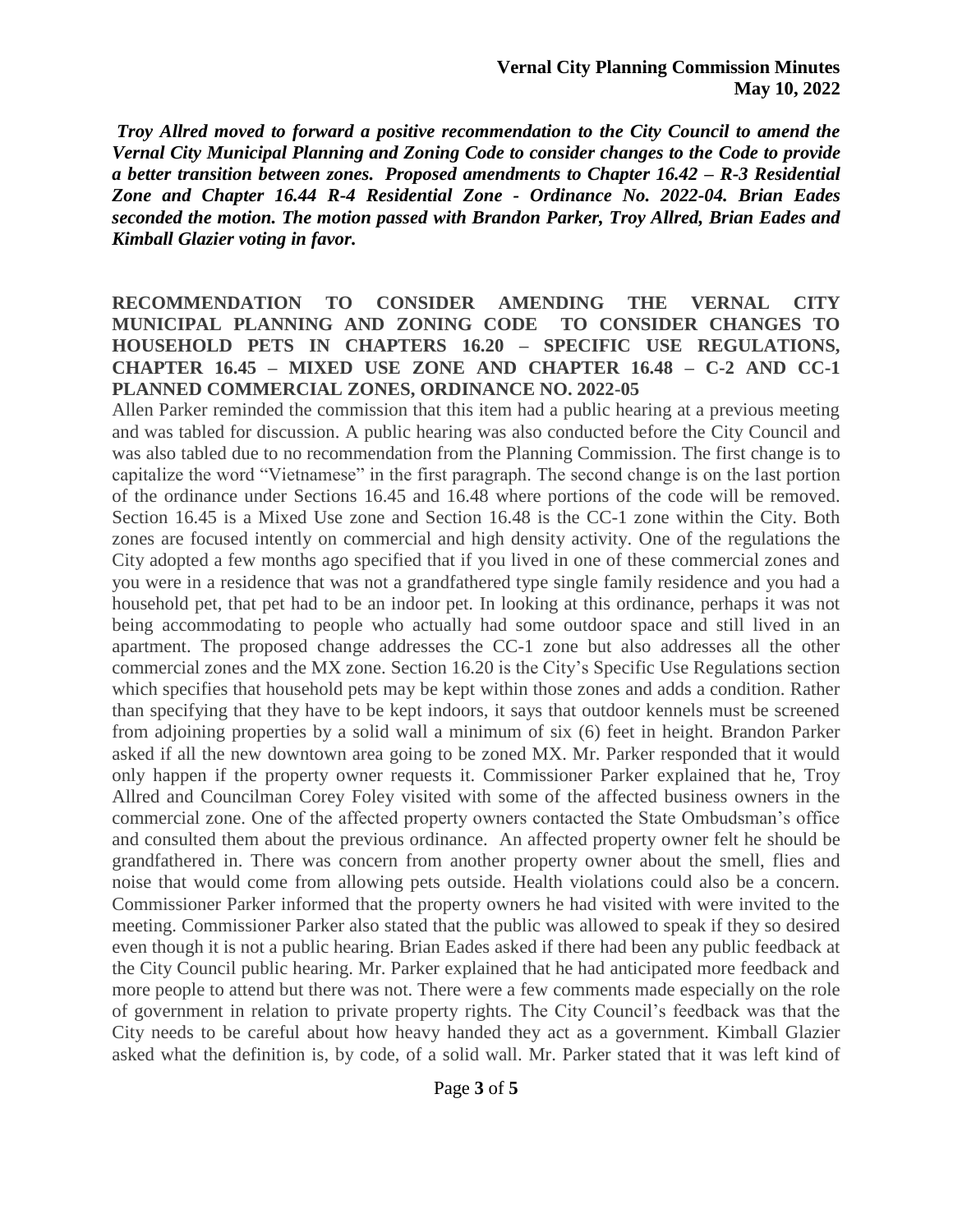### **Vernal City Planning Commission Minutes May 10, 2022**

open. It is not a fence with slats or a vinyl fence; it is a solid structural item. The materials were not specified but it must be completely sight obscuring like a brick wall or a concrete wall. Mr. Parker explained that the word screening used within planning code means to obscure. There was discussion on changing the wording "screen". It was suggested that the word "screen" be replaced with the word "separated" and add "…properties by a completely sight obscuring…". Brian Eades asked about grandfathering status. Mr. Parker explained the concept of grandfathering. Grandfathering is a legal non-conforming use. In order to have an established legal non-conforming use, under State law and under Vernal City Code, the burden of proof is upon the person who is requesting the use and to demonstrate that that use was legal at one time and then the code changed but they did not modify their use. In this case the use, household pets, has not in any way been eliminated from any of these zones. There was a modification made to keeping the pets outdoors. Mr. Parker clarified that no use has ever been denied, the parameters involving that use were modified, with one part of that use, of household pets. There was discussion on a current pet owner and another business owner in the commercial area that the Commission thought would be amenable to the current proposed ordinance change. Troy Allred is concerned that allowing an outside kennel might affect other businesses in the Commercial and Mixed Use zones. Mr. Parker stated that the City has to find the fine line when it comes to property rights. Mr. Eades asked what a balcony would be classified as. Mr. Parker answered that it would be classified as occupiable space. Mr. Parker reminded the Commission that a pet owner in these zones would have to build their kennel on their own private property; it cannot be built on City property. There is also a public nuisance code that would address any other problems such as odor and barking.

*Brian Eades moved to forward a positive recommendation to the City Council to amend the Vernal City Municipal Planning and Zoning Code to consider changes to the Code to consider changes to Household pets in Chapters 16.20 – Specific Use Regulations, Chapter 16.45 – Mixed Use zone and Chapter 16.48 – C-2 and CC-1 Planned Commercial zones, Ordinance No. 2022-05 with the change of "Outdoor kennels must be separated from adjacent properties by a completely sight obscuring solid wall a minimum of six (6) feet in height". Kimball Glazier seconded the motion. The motion passed with Brandon Parker, Brian Eades and Kimball Glazier voting in favor. Troy Allred opposed.* 

## **DOWNTOWN UPDATE**

Allen Parker states that downtown is moving along very well. The grants that were sought are being obtained. The City is preparing to go to bid for the parking lot. A lot of the design work and engineering is in place and the funding has been secured for that as well as in the future for the re-development of Vernal Avenue. Development agreements are being solidified with the developer of the downtown parcel. There are other projects around the City that will have an impact on infrastructure, on housing, on potential City boundaries that are happening very rapidly. There will be more projects happening over the summer.

Allen Parker reminded the Planning Commissioners about completing their training and asked if all commission members had received their Land Use books. Mr. Parker mentioned that there will be some code changes for parking and how it is managed within the city.